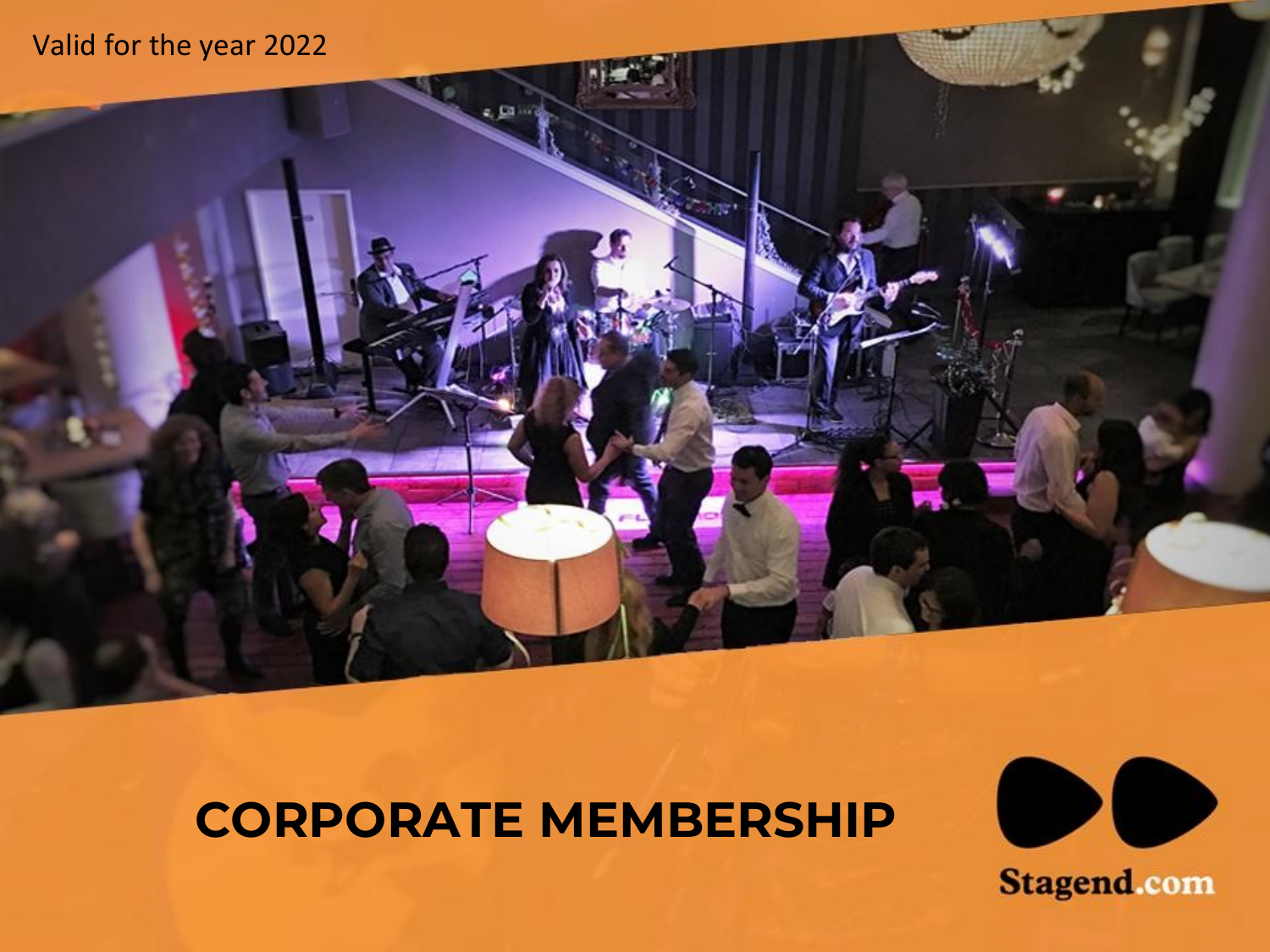### **CORPORATE MEMBERSHIP** EVENTS MANAGEMENT CHALLENGES

What do you **want to achieve** with team building events? Are you collecting **feedback** from your employees after your event? **Why** are you having the christmas party? Have you ever set **goals** for your annual event with your clients ?

#### **STAGEND ASSIST YOU SET AND REACH YOUR GOALS!**

Here some examples of event goals and objectives:

- ❑ **Improve** the working **environment by 10% /year**
- ❑ **Intensify** the **team spirit** between colleagues, reaching 8.5 NPS by December 2022
- ❑ Attract **talents** to your company and **keeping** them, decreasing turnover by 5% in 3 years
- ❑ **Increase recurring sales** from customers by 3% YoY by end of the year
- ❑ **Improve** your **network** of contacts, increasing new customer by 5 % by the end of 2023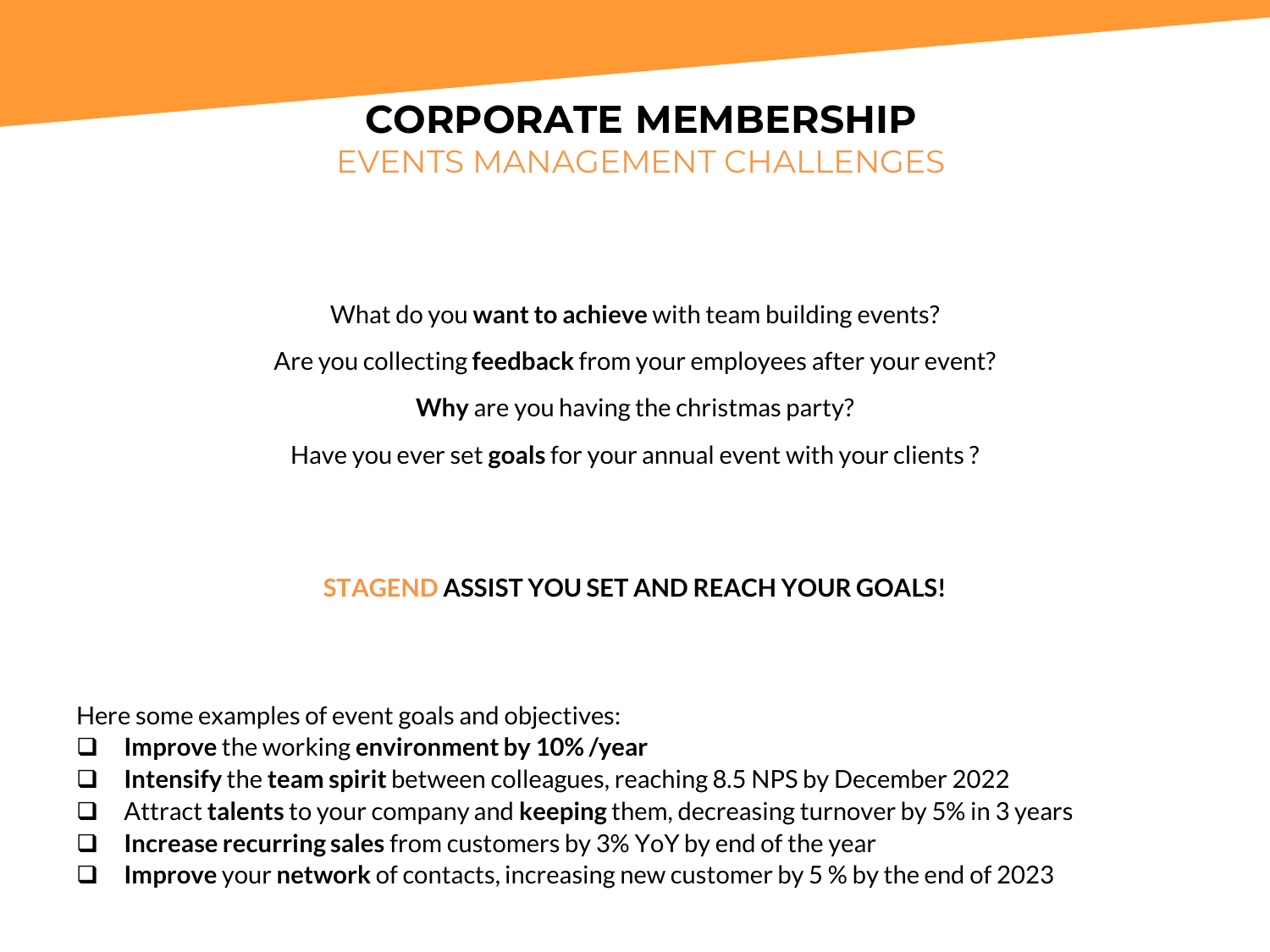### **CORPORATE MEMBERSHIP** WHY SCHEDULE YOUR ANNUAL EVENTS?

#### What kind of **internal and external events** can you **organize** as a company?

- $\triangleright$  Two annual company events with a distinct theme (i.e. Christmas Dinner and Sommer Party)
- $\triangleright$  Internal networking events for each department (i.e. Team breakfast or lunch, team building activities, sales contest with a reward, office olympics, …)
- $\triangleright$  Bring your kids to the workday, is an efficient way to involve also the families and create a big family
- $\triangleright$  Annual company event with partners or clients (i.e. Cocktail Dinner with different entertainments)
- $\triangleright$  Tailored experiences for your clients (i.e. Wine & Dine experiences, museum nights, ..)

And what **benefits** do you get as a company with a **scheduled program**?

- $\triangleright$  Better relationships within colleague, reduced turnover
- $\triangleright$  Increased employee motivation, more efficient and productive workplace
- $\triangleright$  Enhanced company image with value and vision

#### HAVE YOU EVER THOUGHT ABOUT AN **ANONYMOUS FEEDBACK FORM** TO EVALUATE THE EMPLOYEES ENGAGEMENT WITHIN THE COMPANY?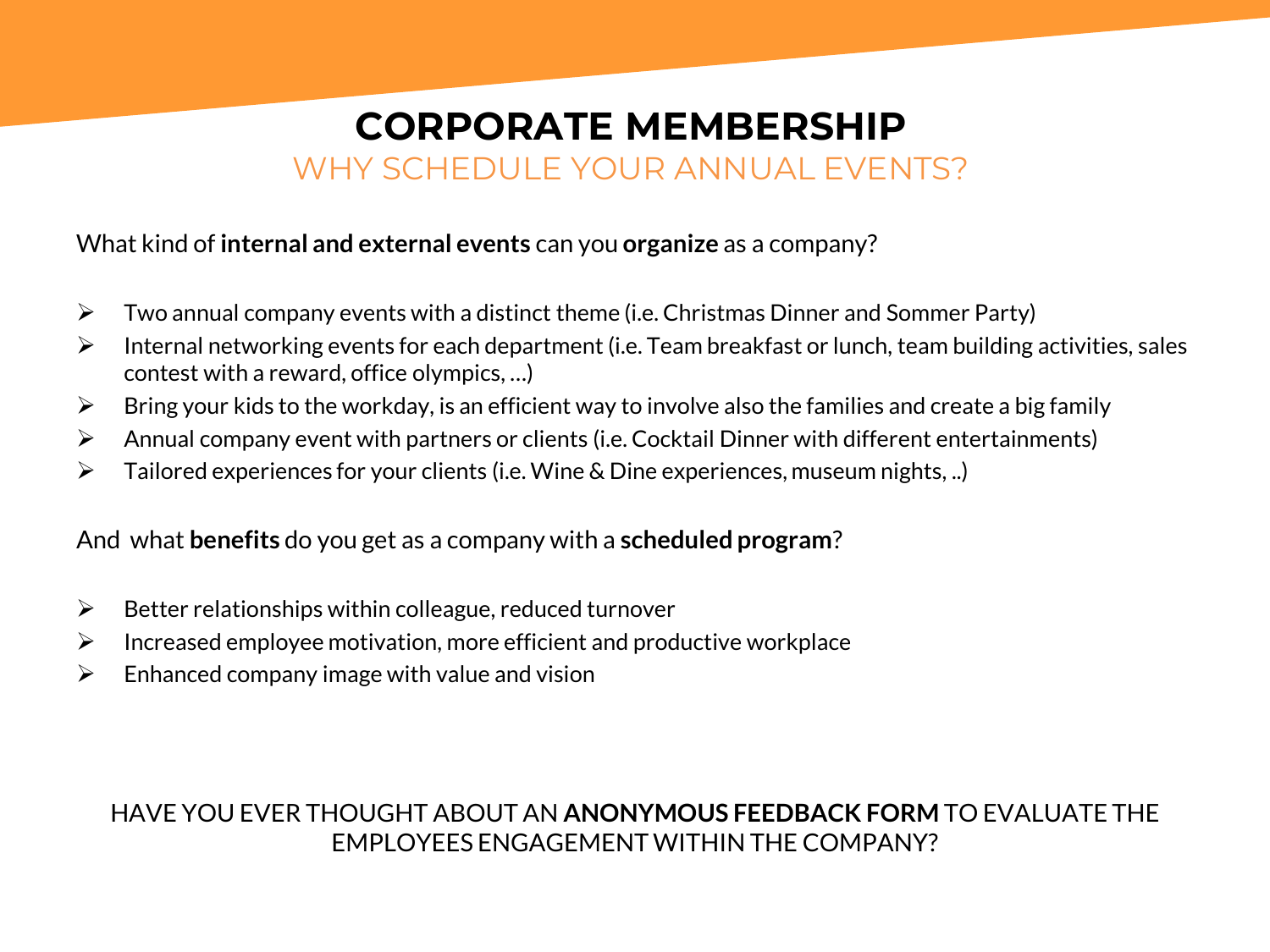### **CORPORATE MEMBERSHIP** WHY PLAN YOUR ENTERTAINMENT WITH US?

#### ❑ **RECEIVE ASSISTANCE & IDEAS**

With an initial events coaching, we assist you in defining the objectives to be achieved through events and activities (i.e. employees happiness and motivation with team buildings activities customized for departments, H1 success celebration on Summer as a company aperitif, Christmas dinner. Corporate clients or partners efficiency with an annual unique welcome event and small tailored meetings.)

#### ❑ **SAVE YOUR TIME & MONEY**

Organizing an event is very stressful and time consuming, but why not save your time and money in searching for the right ideas or the right entertainment? We provide ready-to-buy moment ideas with budget and cost control.

#### ❑ **REPORT & FEEDBACK**

Every corporate event has a purpose and a clear goal. With our help, after the event you can monitor the purpose and satisfaction of your employees or clients through a ready-to-use survey: just send a link and see if you have reached your purpose and goal and get new inputs for the upcoming years.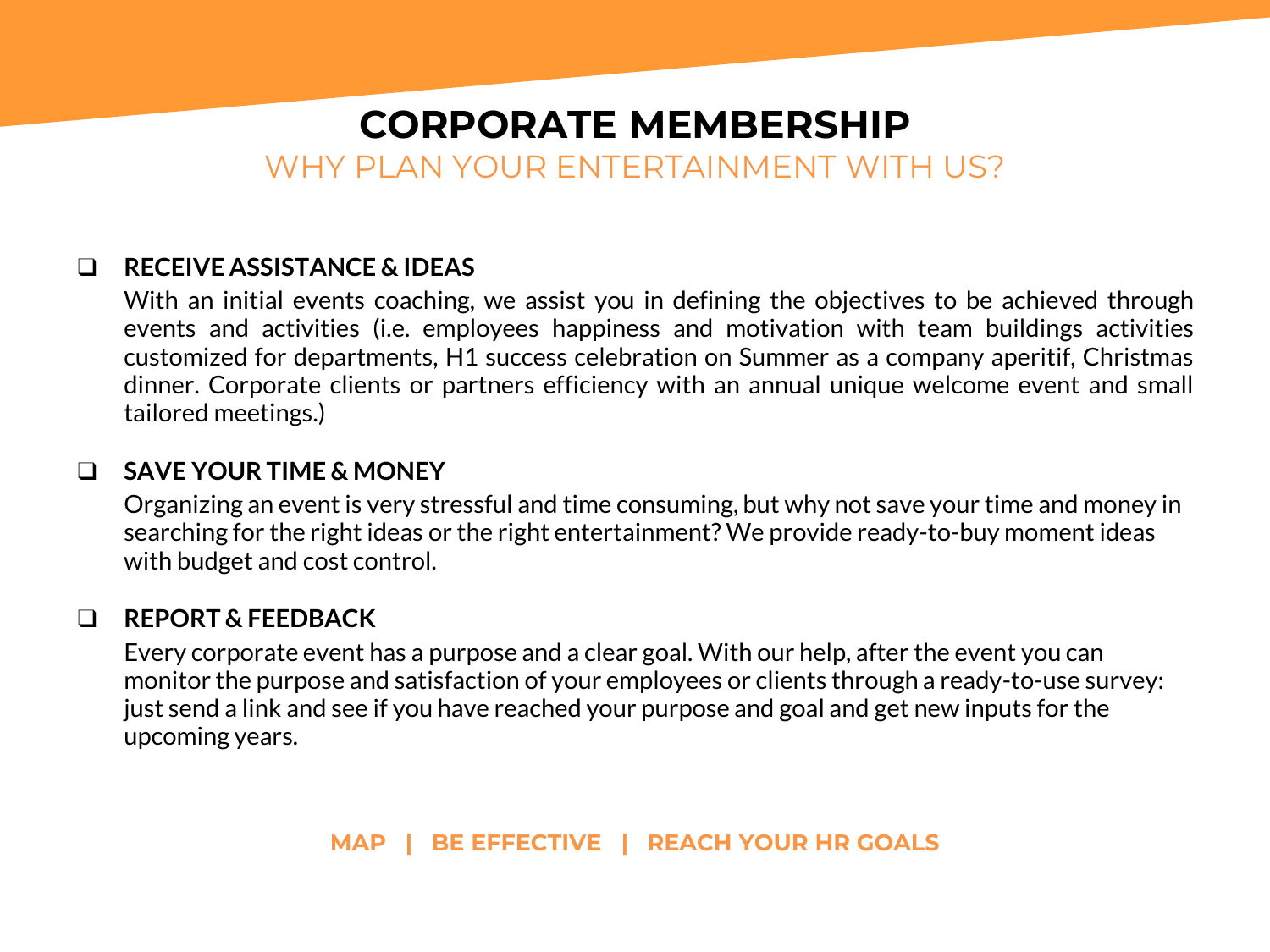### **CORPORATE MEMBERSHIP** WHY THE RIGHT ENTERTAINMENT IS IMPORTANT?

- ➢ **IT CHEERS UP THE GUESTS AND THE TEAM**. You might find that guests or colleagues during the event may feel a little bored and you don't reach the goal of your event. What is needed is the right entertainment that aligns with the tastes and interests of your audience. Live entertainment can help guests feel more positive and having fun. This way, they will go home with a smile on their face.
- ➢ **REFLECT VALUES AND VISION**. Live entertainment is an excellent way to show the vision and ideas that your company supports. Having an entertainment that is compatible with the event's purpose makes the event run more smoothly and naturally.
- ➢ **MAKE THE EVENT MEMORABLE**: A successful company event can be etched into the minds of your guests or colleagues forever with good music or a fun show on stage. Guests will definitely remember it and they will be glad to attend your next corporate event.
- ➢ **ENHANCE THE MORALE OF THE CO-WORKERS.** You can give your employees a boost in energy by providing a perfect live entertainment/activity. They work hard all year round and this can motivated them. Thus, a good work environment and happy relationships can give your employees a reason to stay with the company.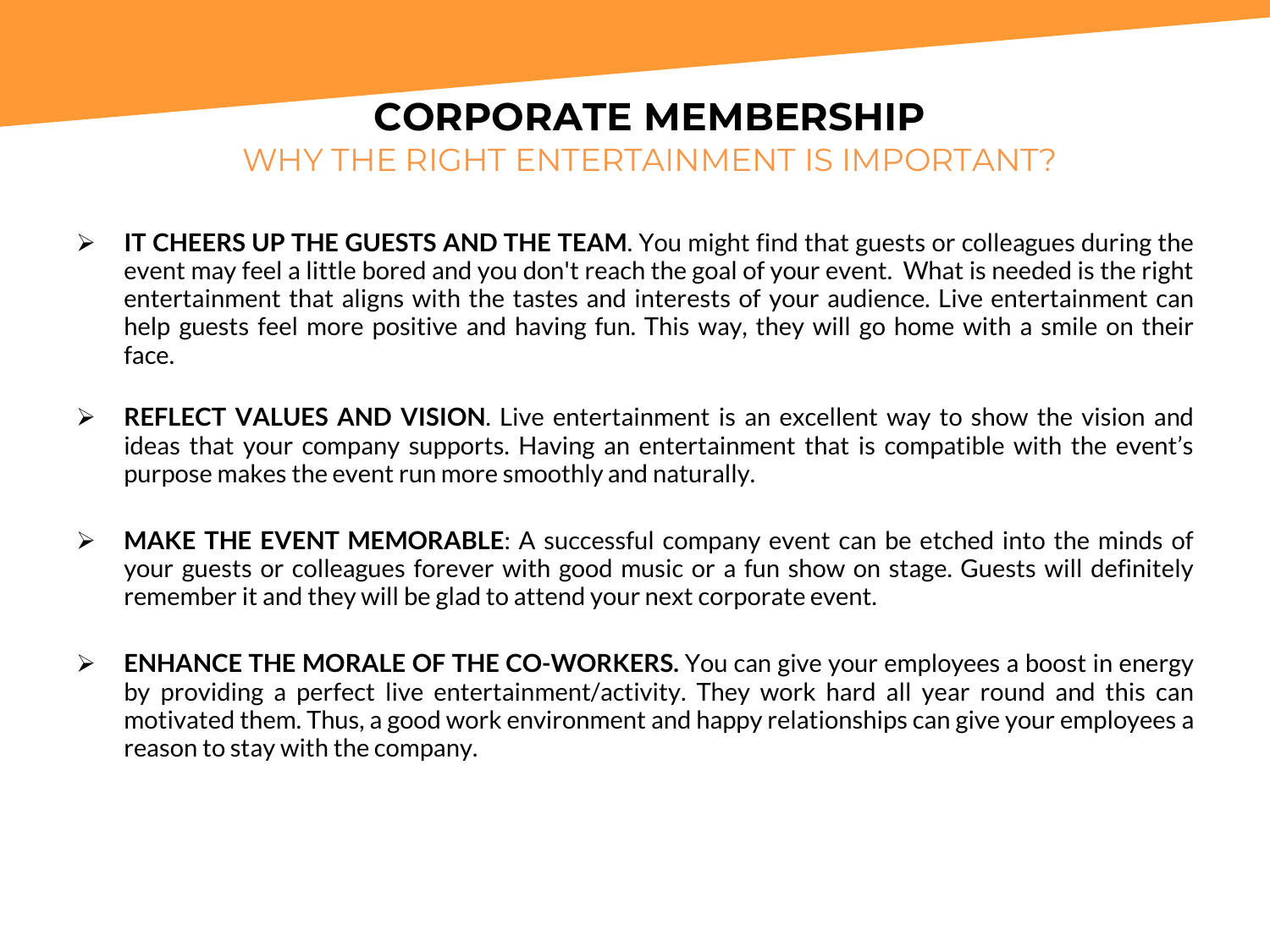## **CORPORATE MEMBERSHIP** SILVER, GOLD AND ROCKSTAR PACKAGE

**SILVER** Starter coaching *CHF 500 per year*

**GOLD** Pro Coaching *CHF 5'000 per year*

#### **ROCKSTAR** Happiness Manager *CHF 20'000 per year*

- ✔ 20% discount Stagend fee
- ✔ Zero-cost invoicing
- Agent control in case of need

#### ✔ Green energy

- ✔ Initial events coaching 2h
- X Reports and feedbacks after event
- X Annual planning and coaching
- X Secret offers of entertainers
- X Unique ideas of entertainers
- X Access to successful events cases
- ✔ Up to 5 bookings no Stagend fee, than 20% discount
- ✔ Zero-cost invoicing
- ✔ **Key Account** control for every booking
- ✔ Green energy
- $\checkmark$  Initial events coaching 2h
- ✔ Reports and feedbacks after event
- X Annual planning and coaching
- X Secret offers of entertainers
- X Unique ideas of entertainers
- X Access to successful events of cases
- No Stagend fee
- ✔ Zero-cost invoicing
- ✔ Personal Key Account for the company
- ✔ Green energy
- ✔ Initial events coaching 2h
- ✔ Reports and feedbacks after event
- $\checkmark$  Annual planning and coaching
- ✔ Secret offers of entertainers
- ✔ Unique ideas of entertainers
- ✔ Access to successful events cases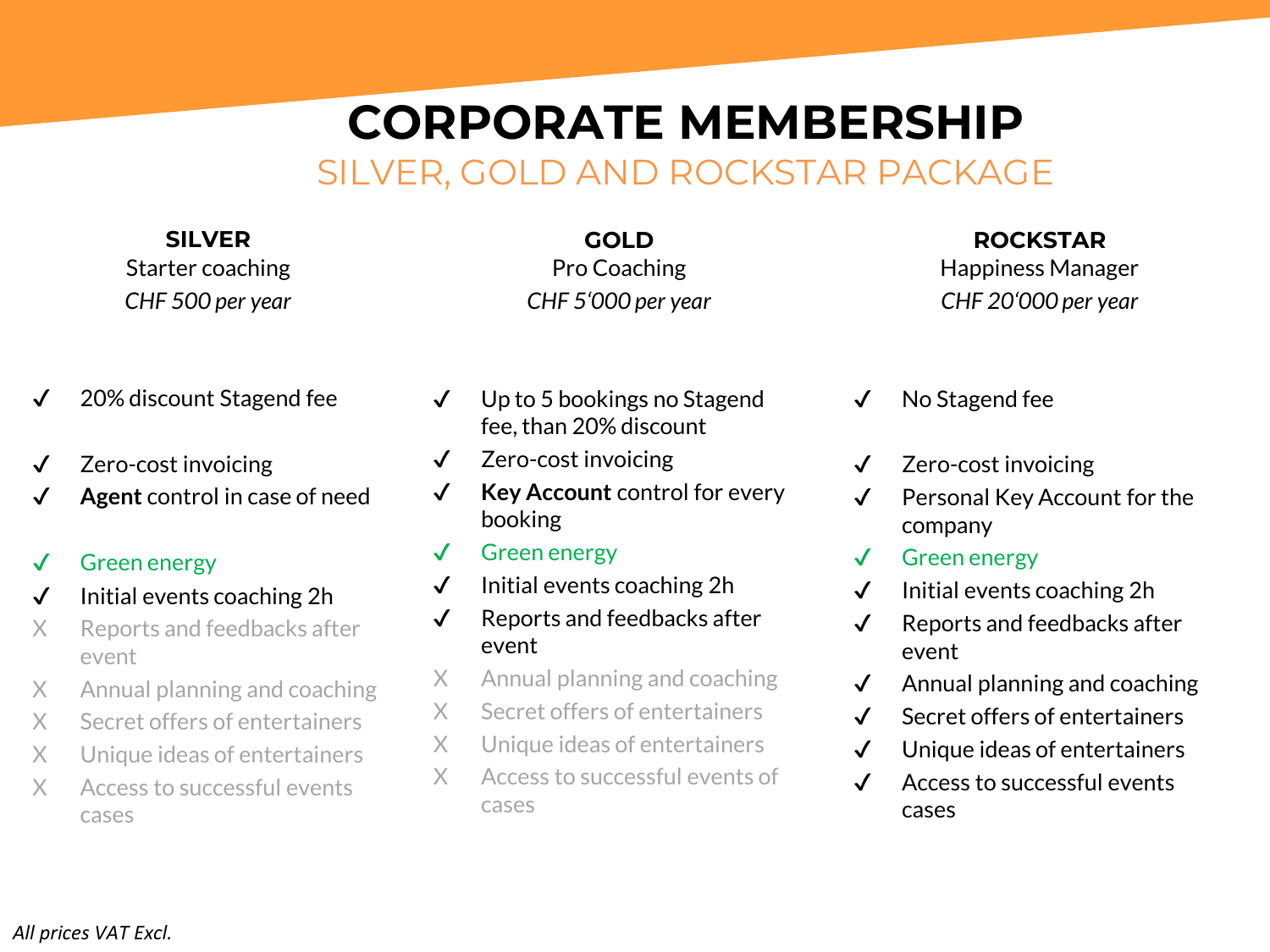### **CORPORATE MEMBERSHIP** WHO WE ARE

- **1. A LARGE VARIETY OF UNIQUE ENTERTAINERS** We have more than 3000+ entertainers of any kind Live band, DJ, Magician, Illusionist...
- **2. BEST VALUE PER MONEY** With our experience you find the most suitable entertainer with the best value per money for your company.
- **3. WE ASSIST YOU** We have a dedicated team to support you if something change in your plan.
- **4. SAFE** Events are stressful and the unexpected can happen. With Stagend you have a full team to help you and a big family of entertainers ready to save your special occasion.
- **5. EASY CONTRACT, EASY INVOICE, EASY PAYMENT** With Stagend in one click you have a contract, an invoice and the most secure system possible.

#### **STAGEND in numbers**

- $\odot$  More than 1500 corporate bookings
- ☺ More than 300+ corporate clients all over Switzerland
	- ☺ Nvalue AG that makes your event certified green

Schweizerische Eidgenossenschaft<br>Confederation suisse<br>Confederazione Svizzera

**SBB CFF FFS** ZANKYOU THE SUISSE

**SIEMENS** 

**O KUOI** 

MÖVENPICK MANOR<sup>®</sup>ABB

 $BS \cong W$ ür